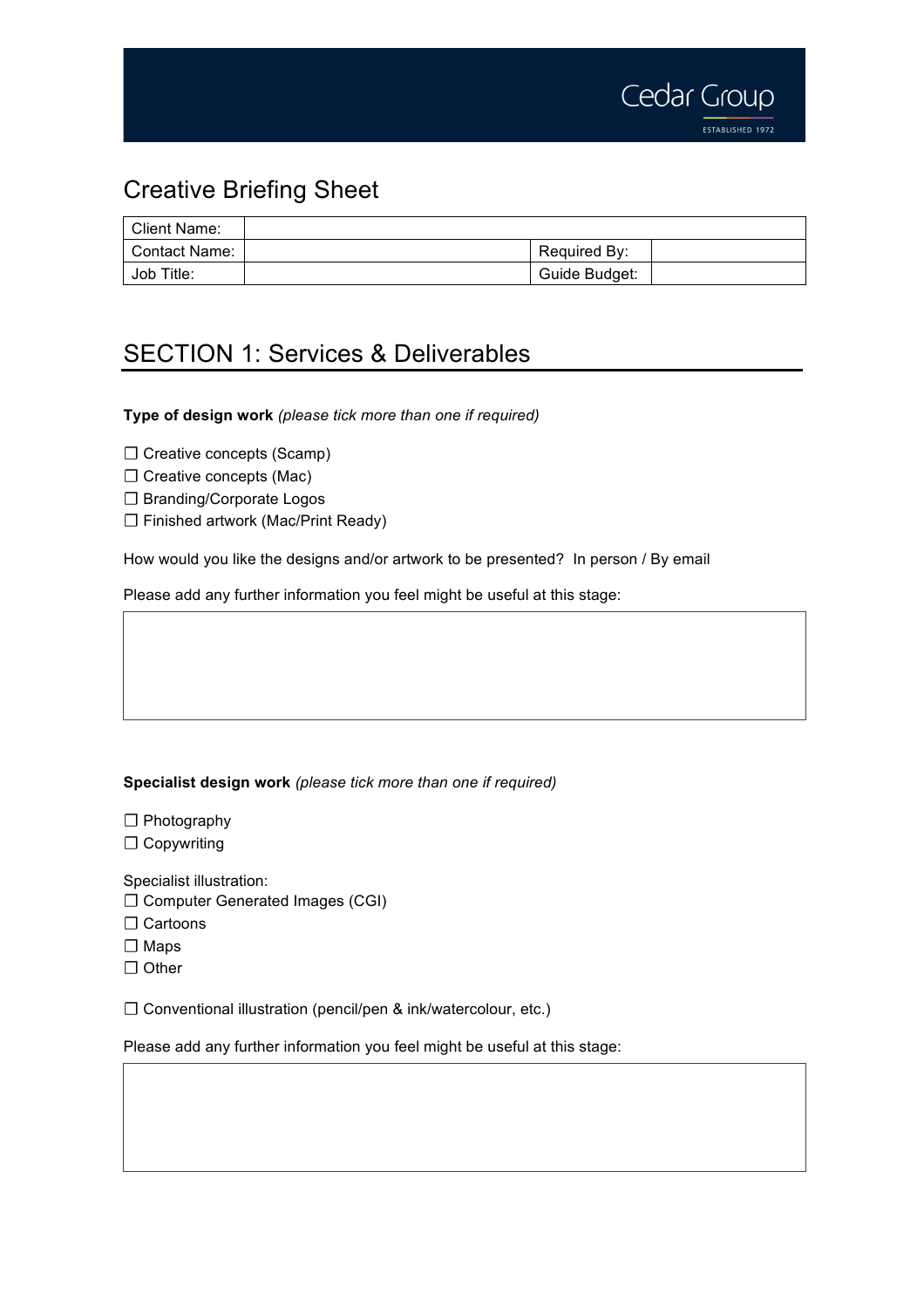**Delivery mechanism** *(please tick more than one if required)*

☐ Lithographic print

□ Digital print

☐ Hi-res PDF

□ Large format/exhibition graphics

Please add any further information you feel might be useful at this stage:

**Deliverables required** *(e.g. letter paper, business cards, compliment slips, etc.)* Please fill in the list below with details of each item. If you can't find what you are looking for on the drop-down list, you can type your own item name into it instead.

Qty Item

Width\* Height\* Pages Notes

*\* Please specify the units for width & height*

Please add any further information you feel might be useful at this stage:

**Specific requirements** *(e.g. number of pages in a brochure, logos to be included, etc.)* Please describe your requirements below: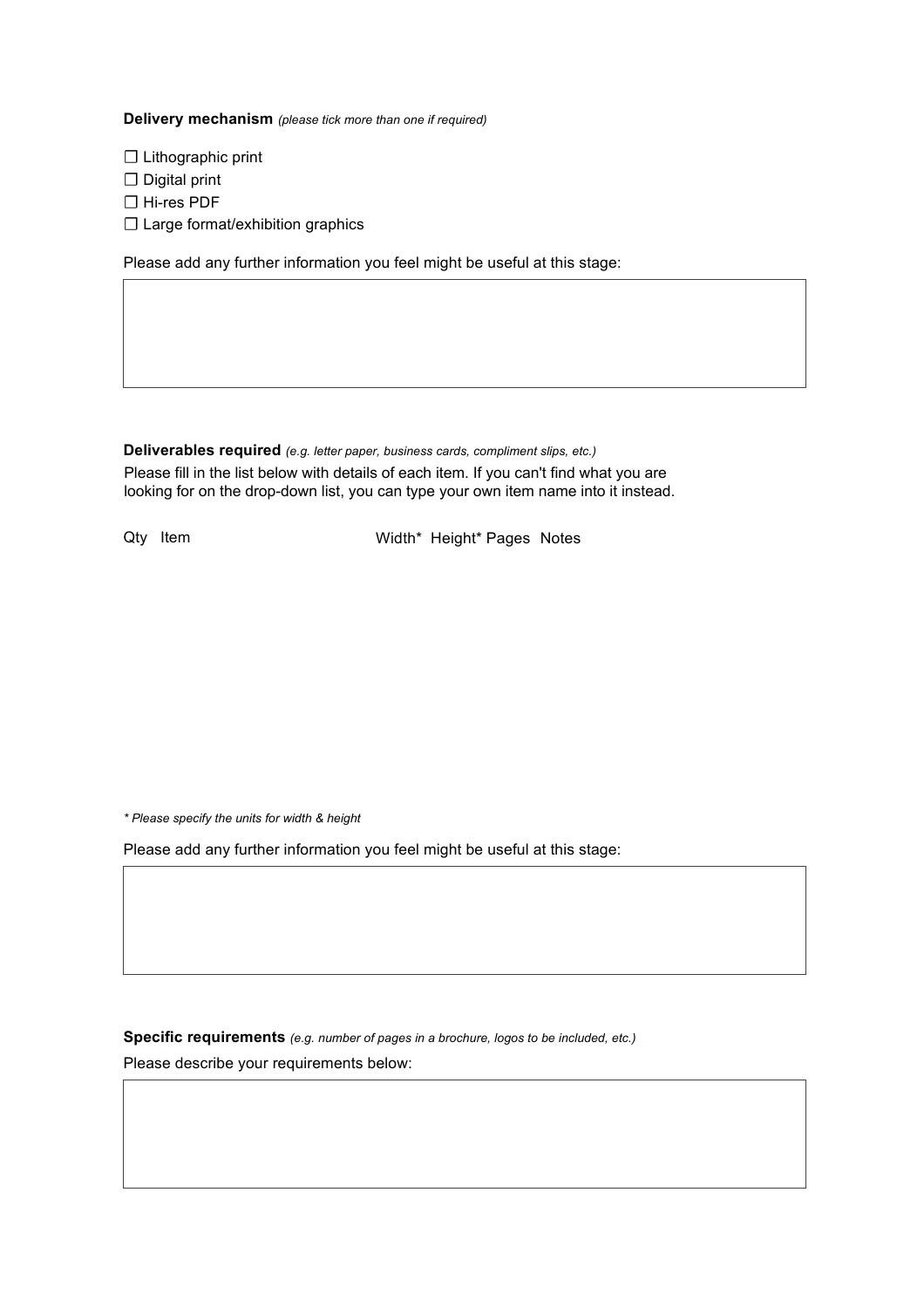## SECTION 2: Creative brief

**Target market** *(Type of person / Age / Gender / What do/don't they know about the product or service?)* Please describe your requirements below *(please make it as detailed as possible):*

**Background** *(Information about the company/product/competitors market)*

Please describe your requirements below *(please make it as detailed as possible):*

**Positioning** *(Think about the strategy and the communication route)*  Please describe your requirements below *(please make it as detailed as possible):*

**Proposition** *(What is the main message you want to convey? e.g. Half price drinks before 7.00pm this week only)* Please describe your requirements below *(please make it as detailed as possible):*

**Substantiation for the proposition** *(e.g. we're celebrating the fact that we've been open a year)* Please describe your requirements below *(please make it as detailed as possible):*